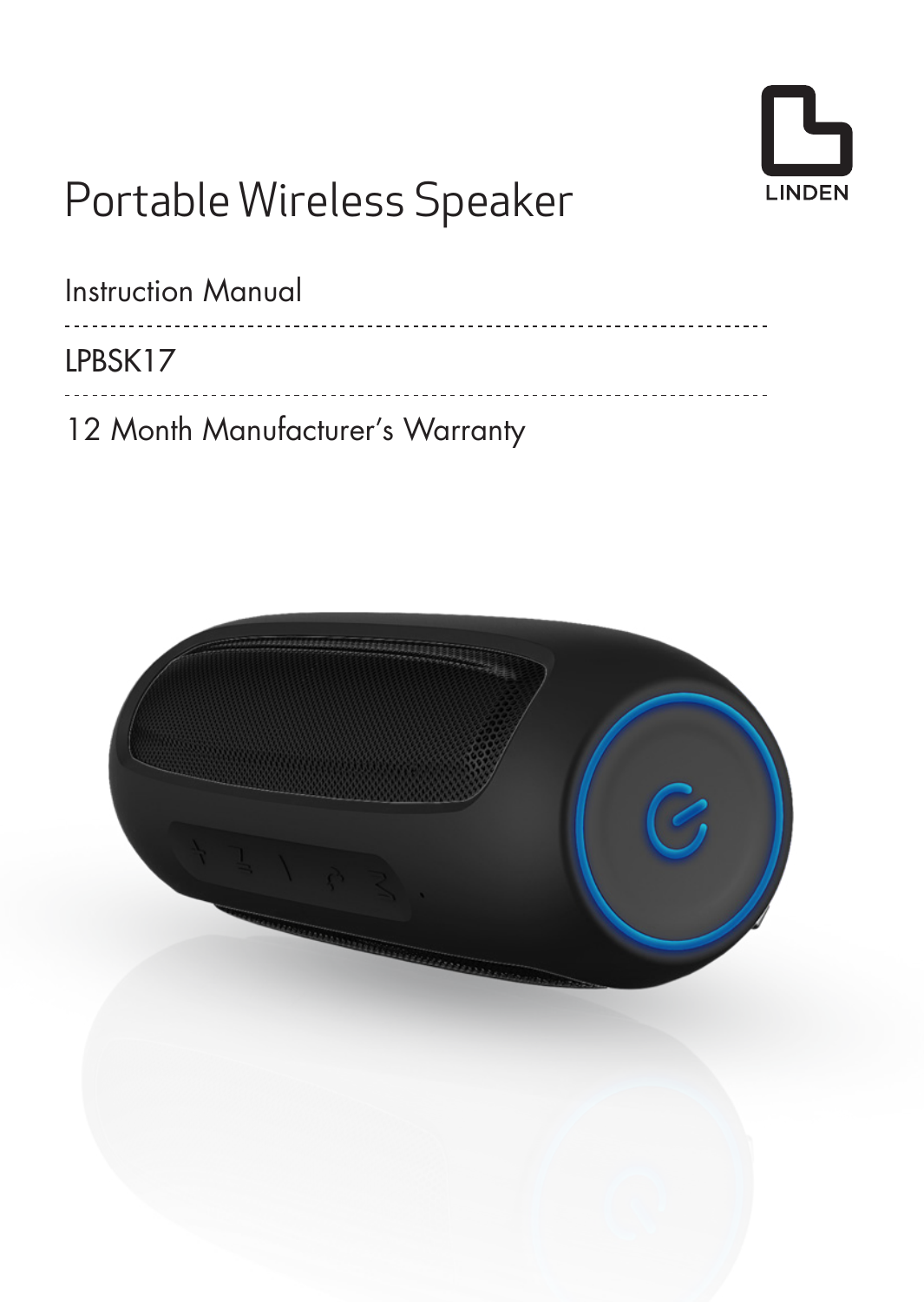# **Table of Contents**

| Guide to the Portable Wireless Speaker | 2  |
|----------------------------------------|----|
| Important Safety Instructions          | 4  |
| Caring for the Environment             | 8  |
| Contents in the Box                    | 10 |
| Operating Instructions                 | 11 |
| Troubleshooting                        | 19 |
| <b>Technical Specifications</b>        | 21 |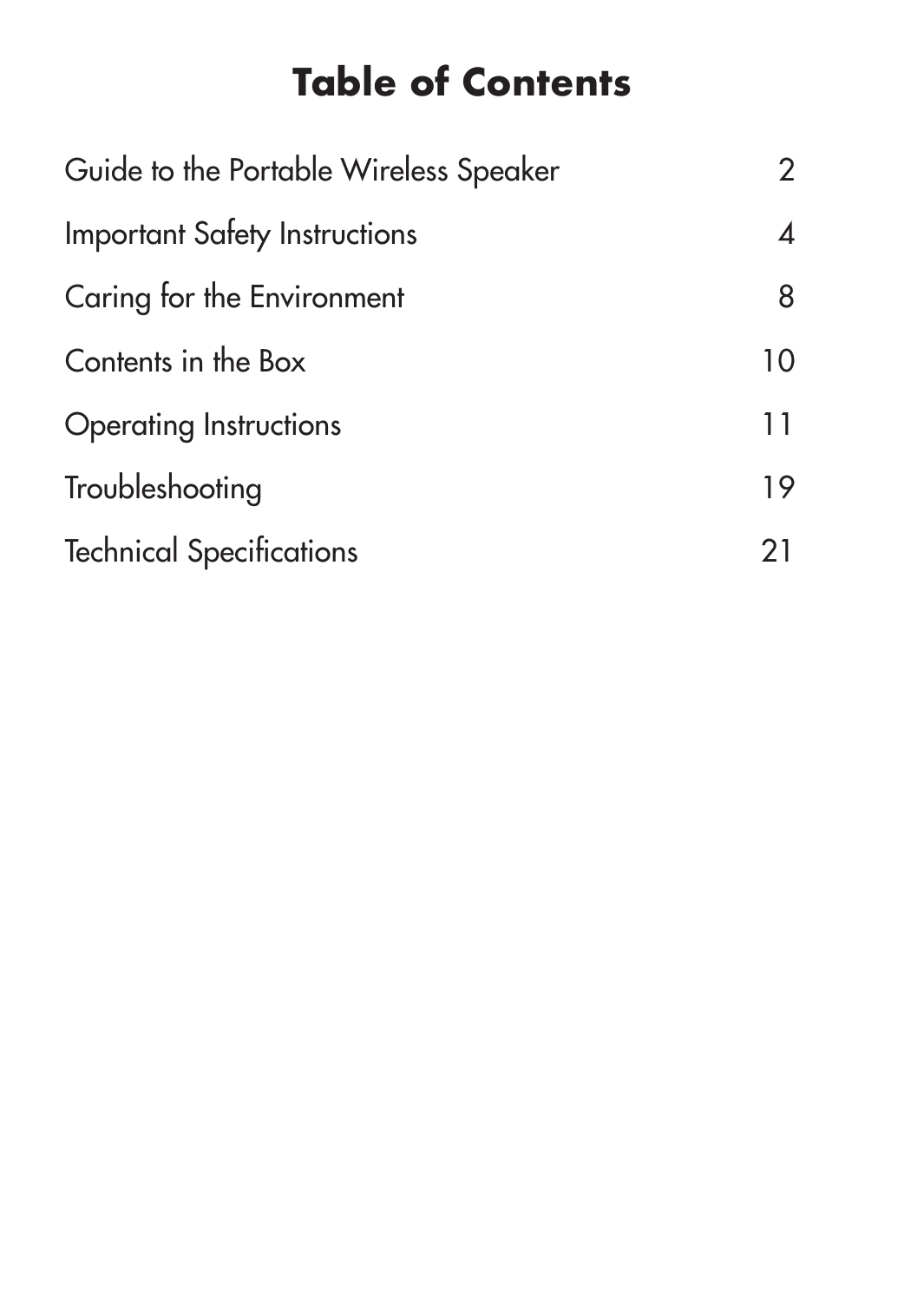### **Guide to the Portable Wireless Speaker**





- 1. Power ON / OFF
- 2. Microphone
- 3. Mode Manually change mode
- 4. Handsfree
- 5. Volume Control Decrease / Previous
- 6. Play / Pause / Bluetooth Disconnect
- 7. Volume Control Increase / Next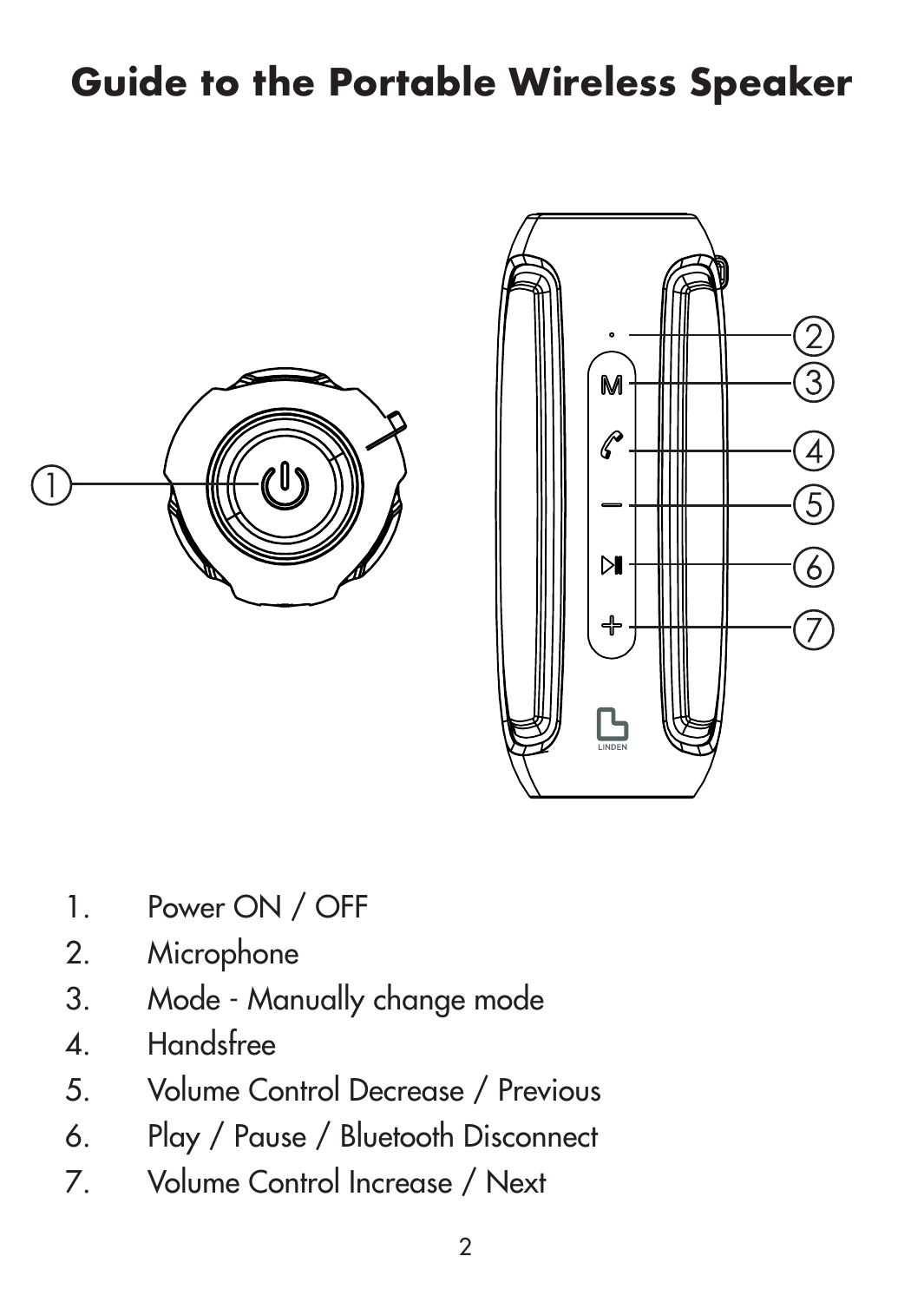

8. Micro USB Charge Port for charging only AUX input port for direct connection TF/SD Card input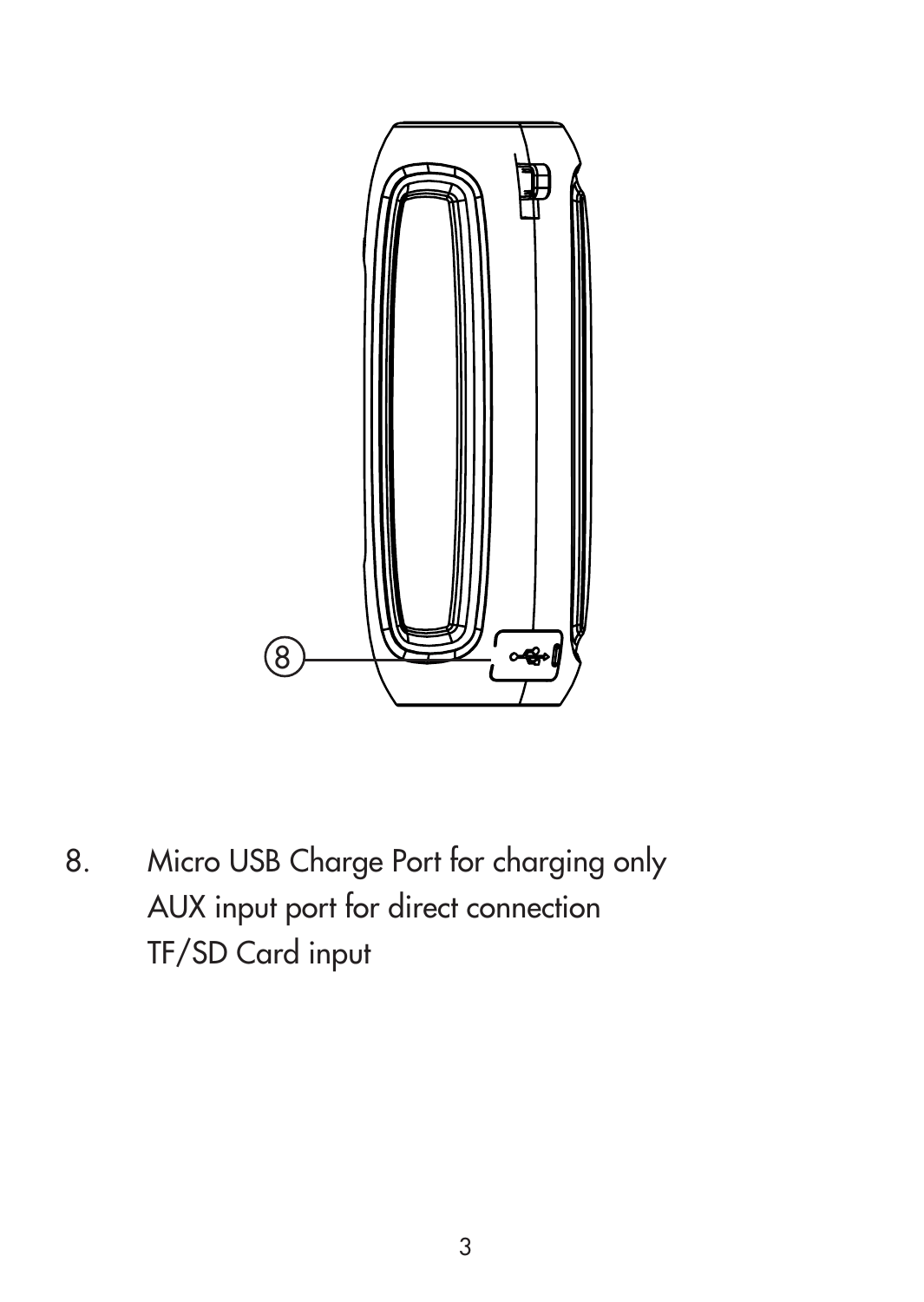#### **Important Safety Instructions**

Please read this instruction manual carefully and completely before using the product.

Make this instruction manual easily accessible to all users at all times. Always include this instruction manual when passing the product on to third parties. Please retain manual for all future use.

Use the product with care and store it in a clean dust free environment. Turn off the speaker after use to conserve battery power.

Only use the supplied accessories supplied with the speaker.

Keep out of reach of young children. This apparatus is not suitable for use by young children or infirm persons without supervision. Young children must be supervised to ensure that they do not play with the apparatus.

DO NOT block any ventilation openings.

Install in accordance with any specific manufacturer's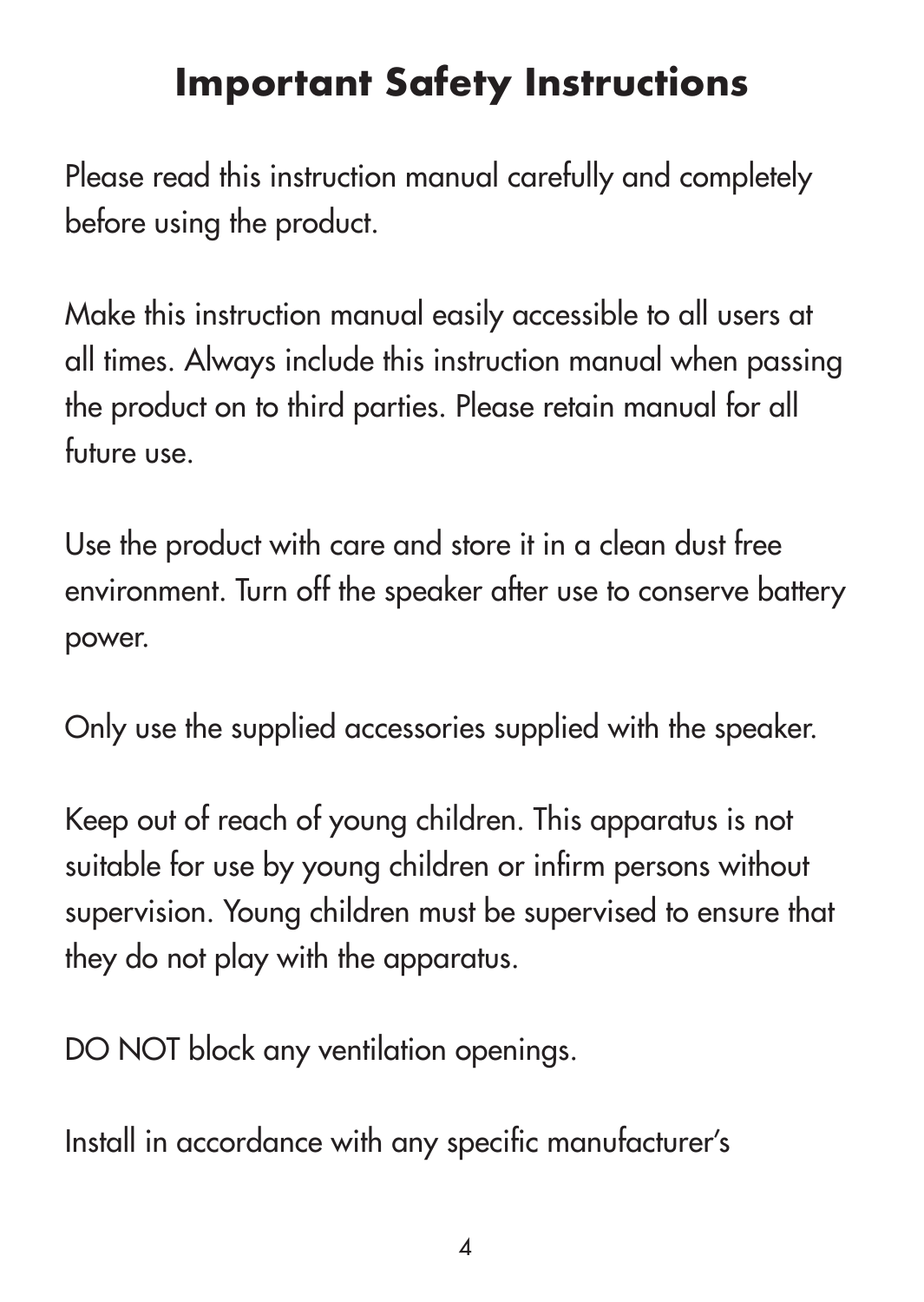instructions. Always allow a sufficient gap around the apparatus to avoid overheating.

WARNING. Do not place any naked flame source, such as lighted candles on the electrical apparatus.

For household use only, this apparatus is not intended for commercial use.

DO NOT attempt to service this apparatus. This apparatus requires specialist servicing and knowledge to retain the safety of the apparatus.

WARNING: Do not insert any objects into any openings of the electrical appliance

DO NOT place near any heat source such as radiators, aas heaters, stoves or other heating apparatus.

AVOID any exposure to direct heat or direct sunlight.

WARNING! This is a class III product please connect to suitable USB power socket. Ensure any USB socket used for charging is 5VDC and rated in excess of 500mAh.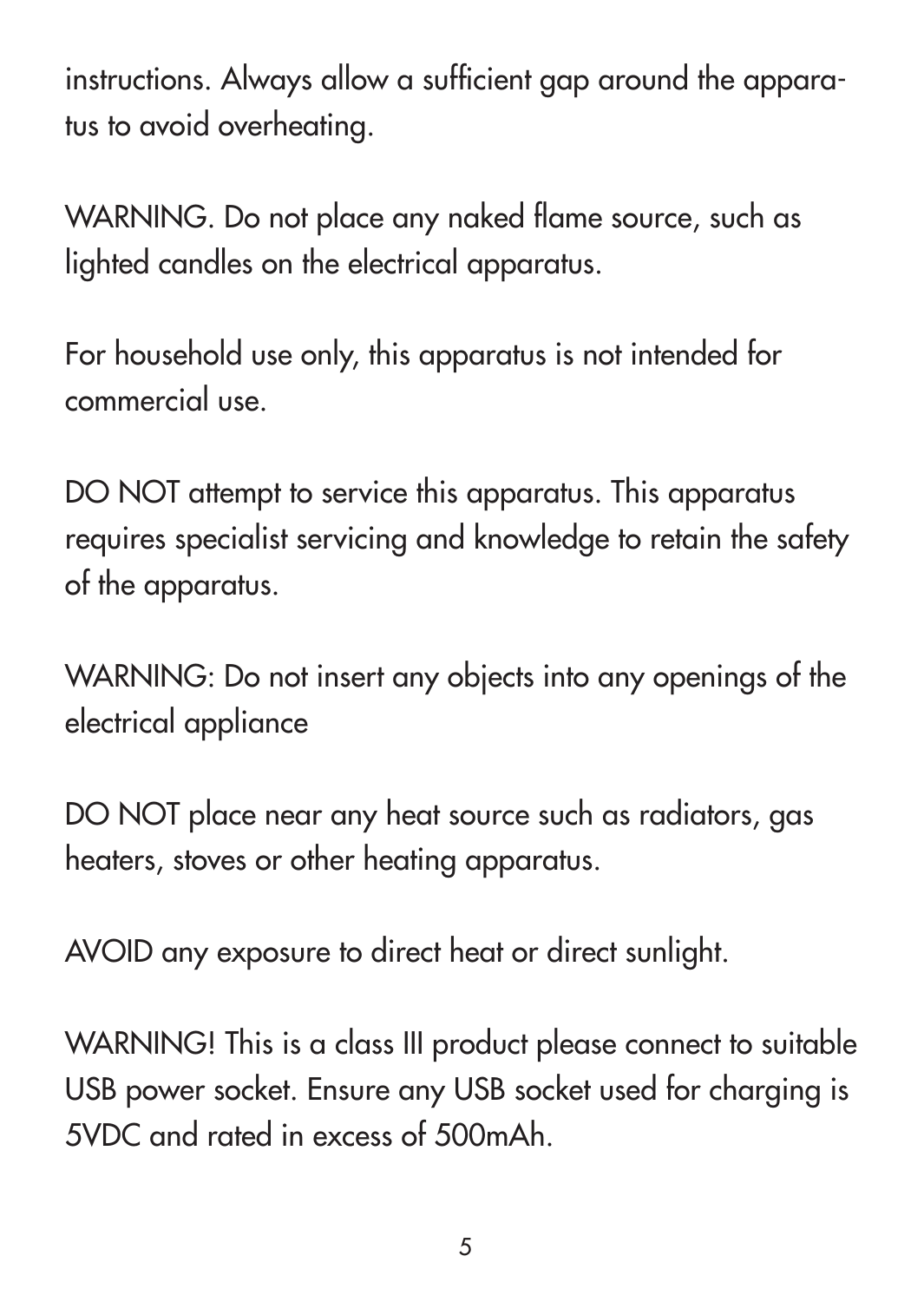Unplug this apparatus during lightning storms or when unused for long periods of time.

Do not leave the speaker on charge for extended periods of time. Once the speaker charging LED indicator turns off disconnect from charging.

This apparatus is provided with a non-replaceable Lithium battery, DO NOT ATTEMPT to replace this battery.

WARNING: This apparatus is IPX6 waterproof. This speaker is NOT submersible and should NOT be submerged in water.

IMPORTANT: Liquids that the waterproof performance specifications apply to: fresh water, tap water, sweat. They are not applicable to liquids other than the above (soapy water, pool water, seawater, etc.)

Electrical and electronic appliances contain materials and substances which, if handled or disposed of incorrectly, could be potentially hazardous on the environment and human health.

Observe any local regulations regarding the disposal of electrical consumer goods and batteries and dispose of it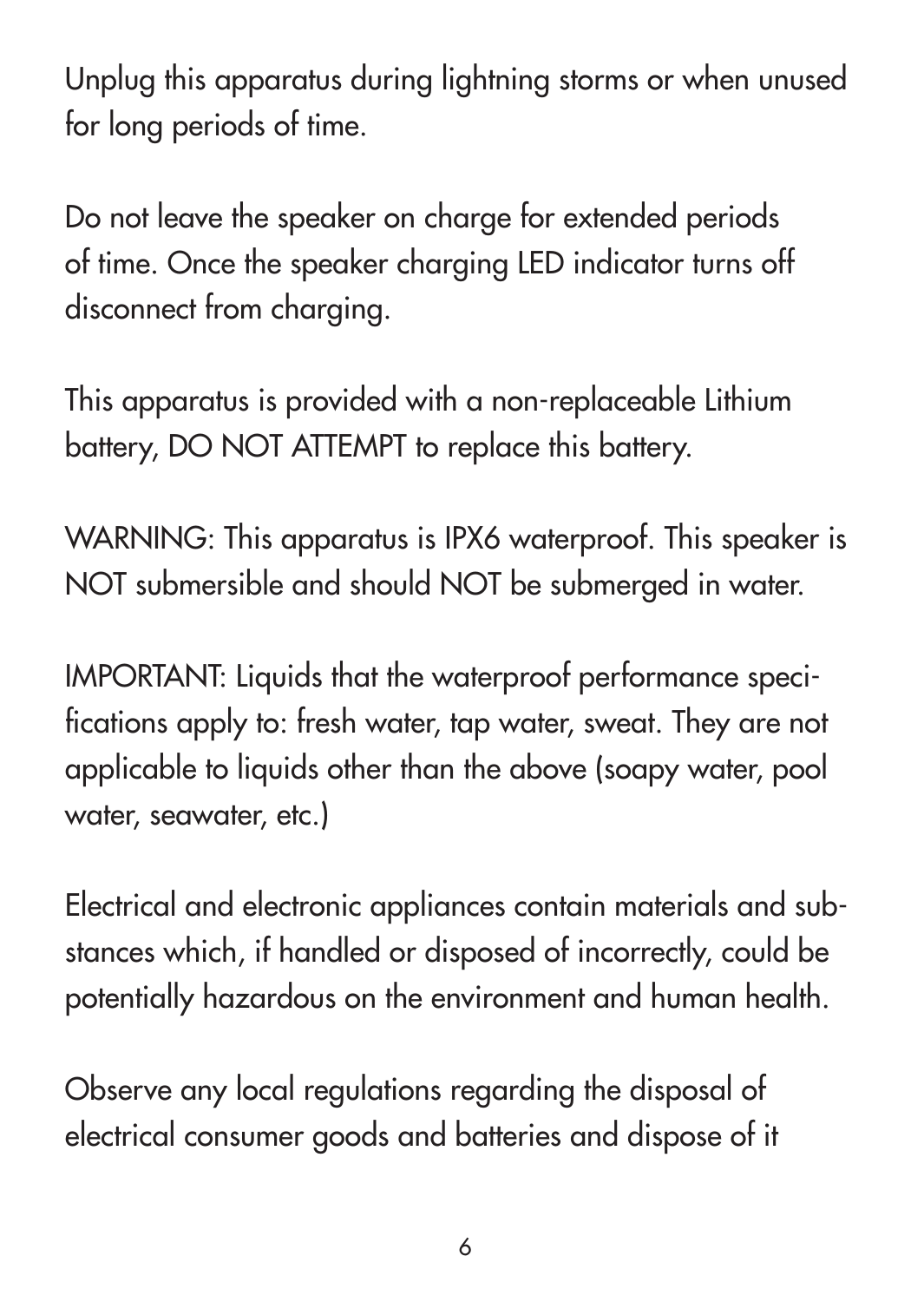appropriately.

No liability will be accepted for any personal injury or damage caused by failure to follow these instructions.

This product contains materials that should not be disposed of with your household waste. Instead, it is your responsibility to dispose of your waste equipment by handing it over to a designated collection point for the recycling of waste electrical and electronic equipment. The separate collection and recycling of your waste equipment at the time of disposal will help conserve natural resources and ensure that it is recycled in a manner that protects human health and the environment. For more information about where you can drop off your waste for recycling, please contact your local authority, or where you purchased your product.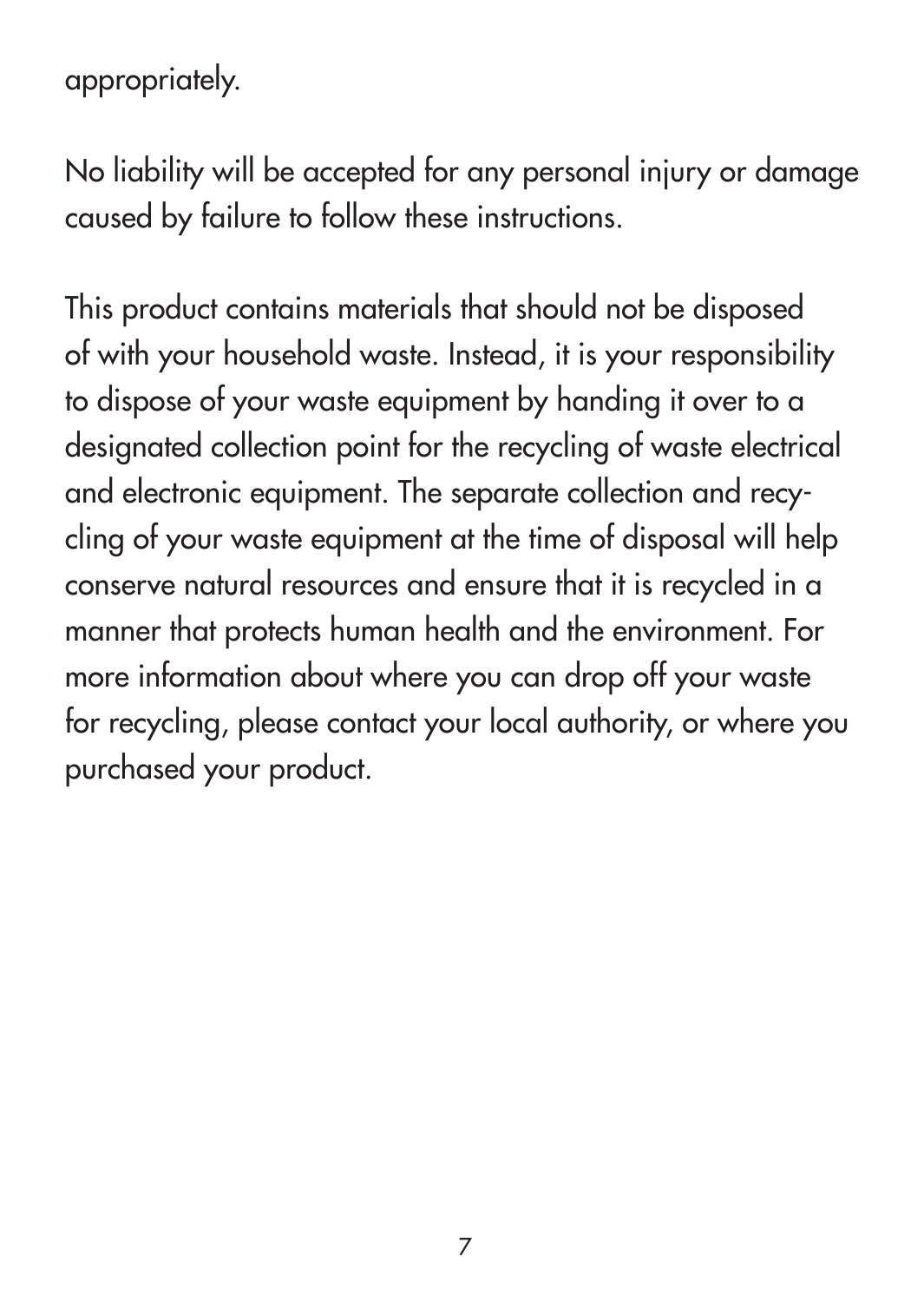### **Caring for the Environment**

Responsible Disposal of Packaging

The packaging of your Portable Wireless Speaker has been selected from environmentally friendly materials and can usually be recycled. Please ensure the packaging is disposed of correctly. Plastic wrap can be a suffocation hazard for babies and young children, so please ensure packaging materials are out of reach and are safely disposed of, and are recycled where possible.

#### Responsible Disposal of Appliances

At the end of its working life, do not throw out this Portable Wireless Speaker with your household rubbish. An environmentally friendly method of disposal will ensure that valuable raw materials can be recovered and used again. Electrical and electronic appliances contain materials and substances which, if handled or disposed of incorrectly, could be potentially hazardous on the environment and human health.

Observe any local regulations regarding the disposal of electrical consumer goods and dispose of it appropriately for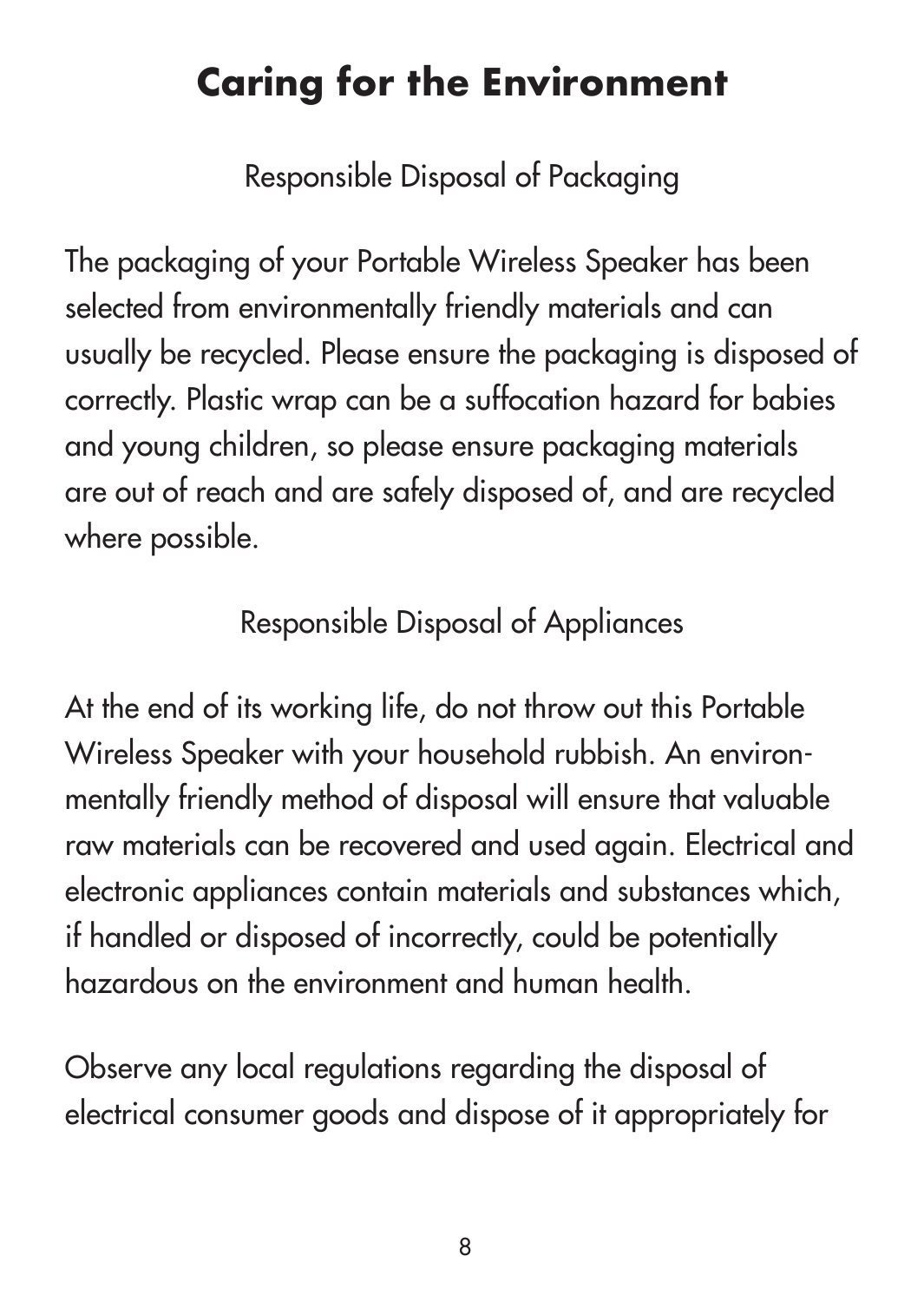recycling. Contact your local authorities for advice on recycling facilities in your area. The plug must be rendered useless and the cable cut off directly behind the sound bar to prevent misuse.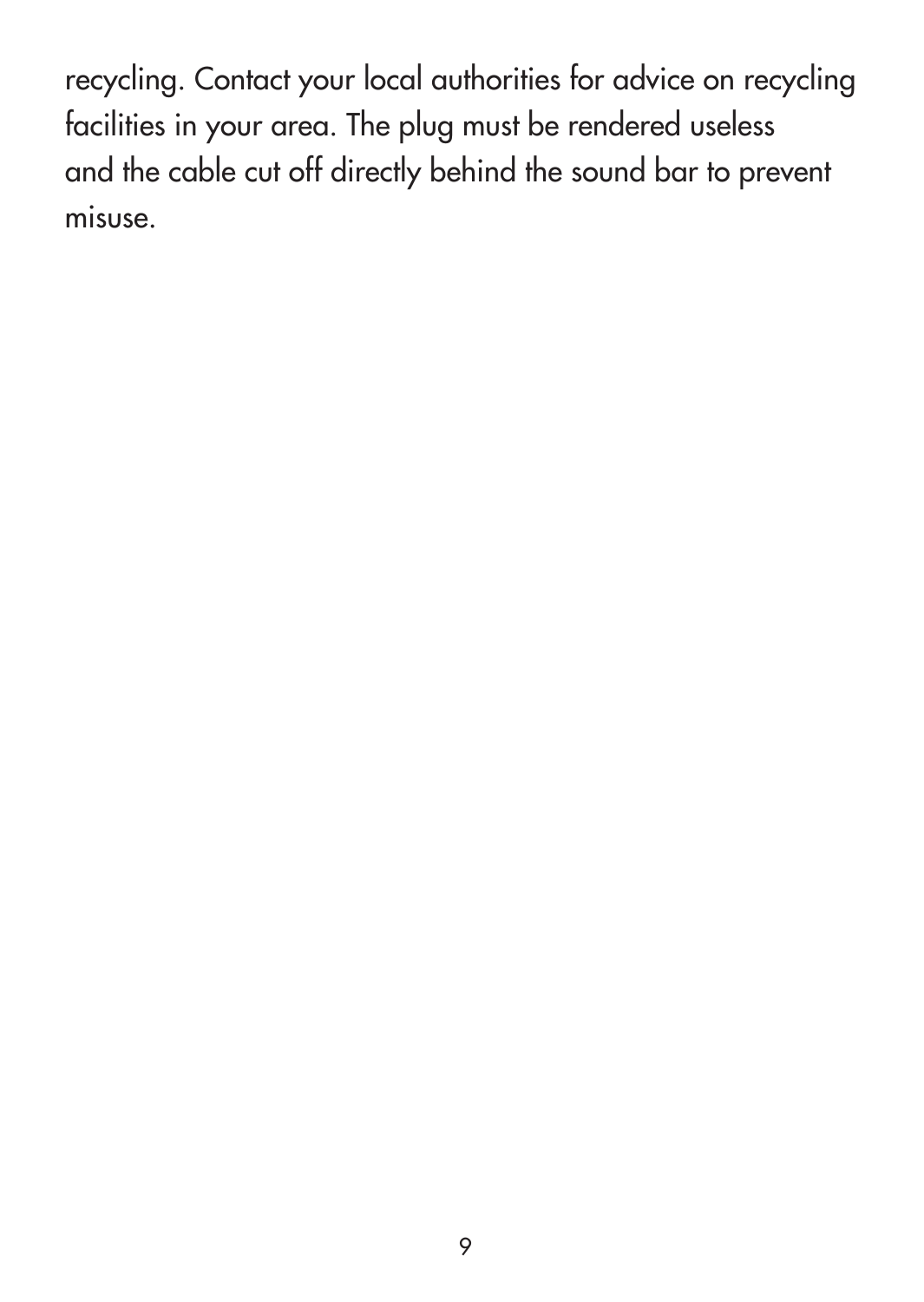### **Contents in the Box**

The items below are included in the box. Remove all items and retain the packaging until you have checked that the device is undamaged and in good working order. Ensure packaging materials are out of reach of children and disposed of safely.



Portable Wireless Speaker User Manual













Carabiner Aux Cable Micro USB Cable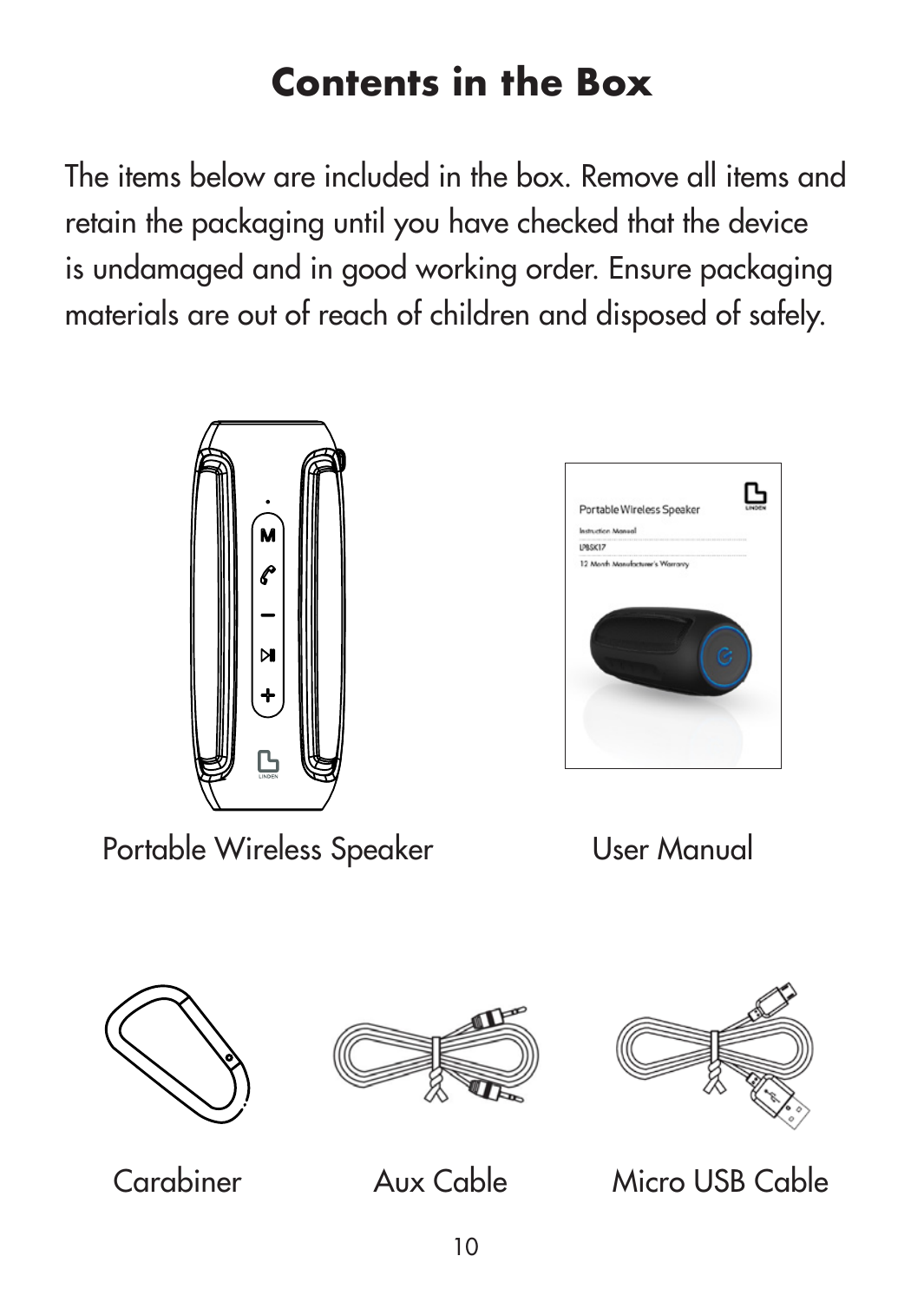# **Operating Instructions**

Getting Started

Before beginning operation please get familiar with the controls and input locations of the Portable Wireless Speaker.



Basic Button Function

Volume Increase and Next Control

Short Press to increase the volume. In Bluetooth mode: Long press to go to next track or song selection.

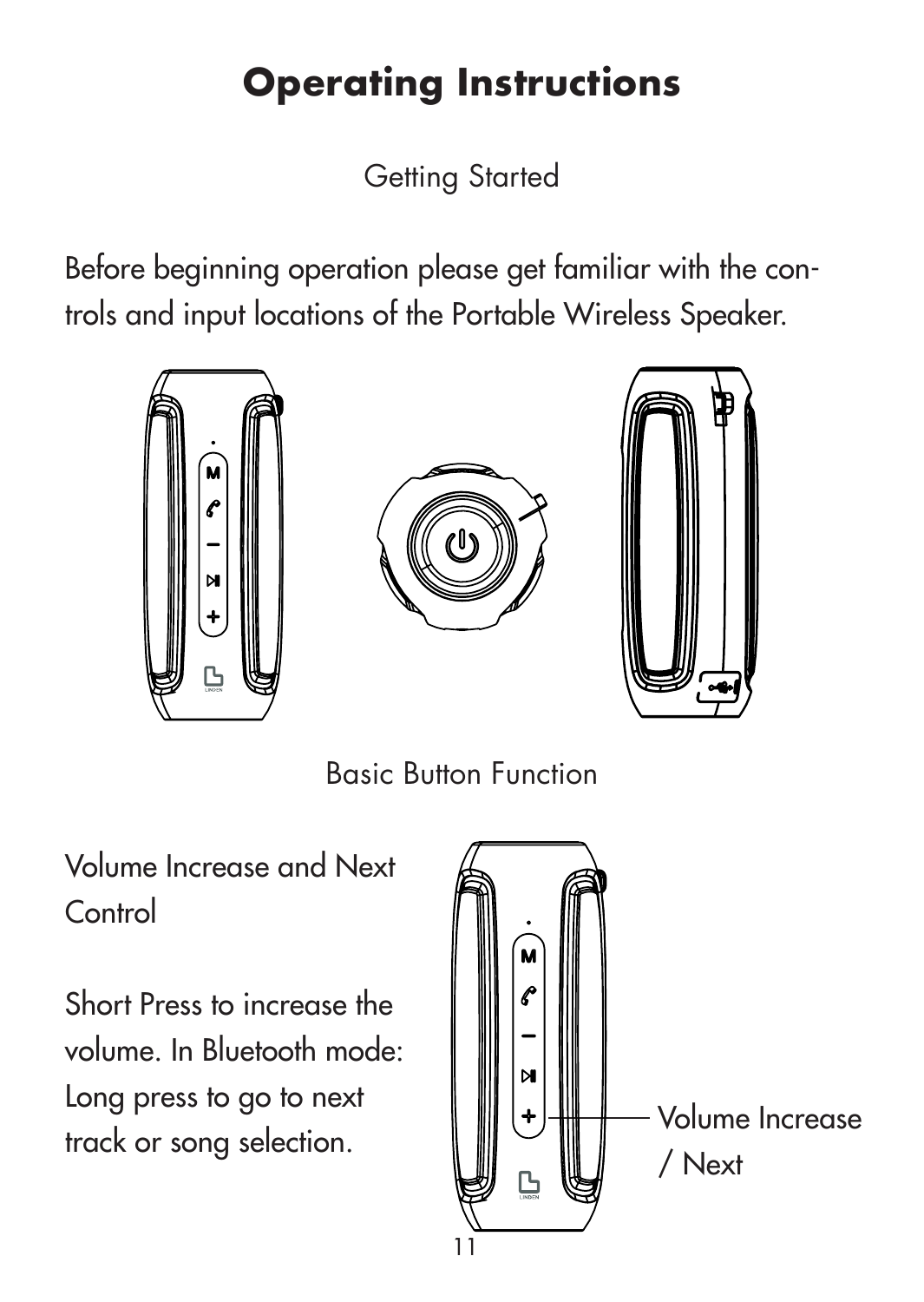Volume Decrease and Previous Control Short Press to decrease the volume of your Portable Wireless Speaker. In Bluetooth Mode. Long press to go to previous track or song selection.



Power ON / OFF

Long press to power the Portable Wireless Speaker ON or turn OFF.

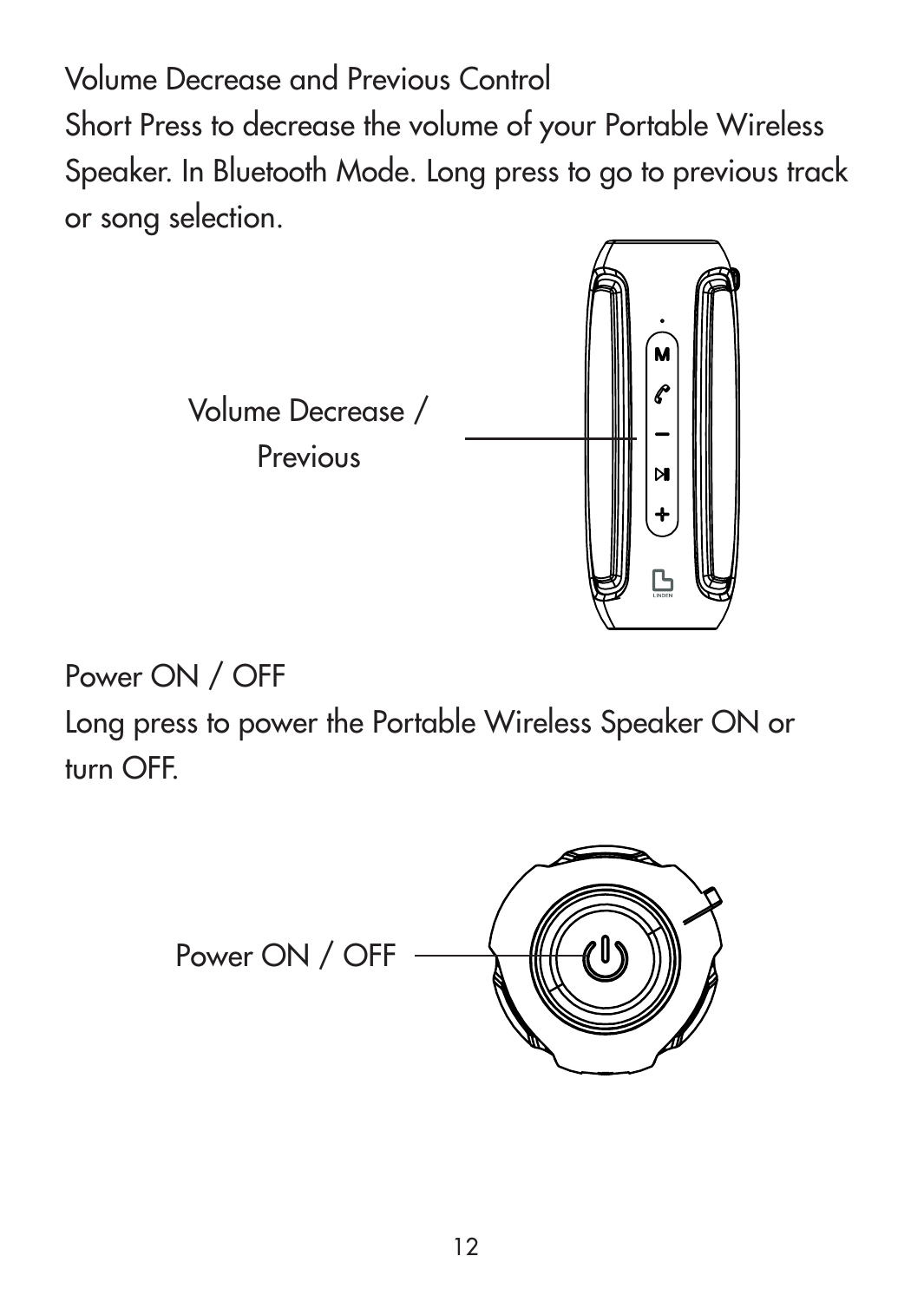Play and Pause Control / Bluetooth Disconnect Short press to Play / Pause track in Bluetooth mode. Long press to disconnect current Bluetooth connection.



Handsfree Function

Short press to hang up and pick up phone call when a mobile / cell phone is connected via Bluetooth.

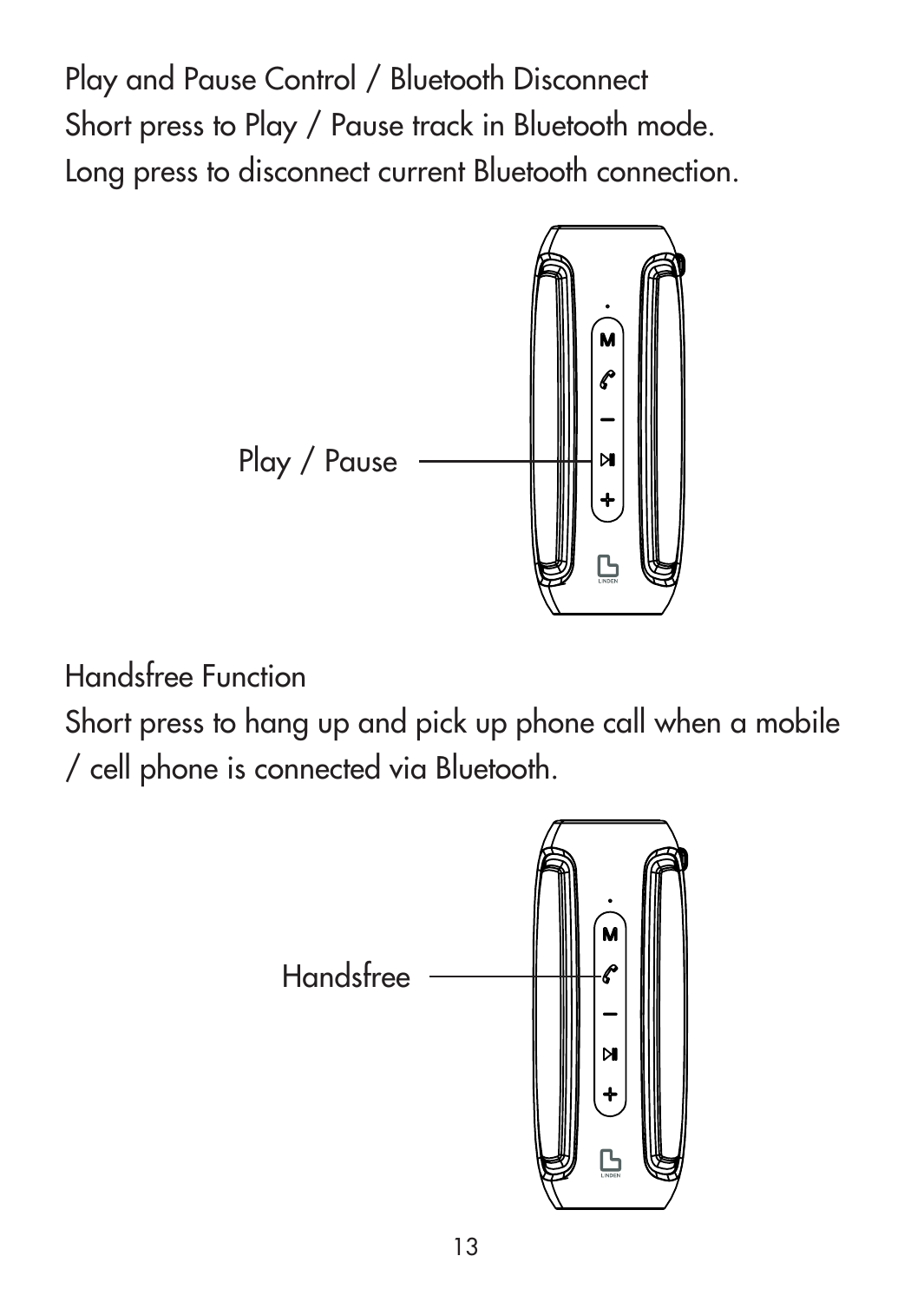#### Making a Bluetooth Connection

To make a wireless Bluetooth connection between your device and your Linden Portable Wireless Speaker please follow these instructions:

- 1. Activate the Bluetooth function on your desired device. This may be on your mobile phone, smart phone, tablet, computer or other Bluetooth-enabled device.
- 2. Once activated, long press the power button on the Portable Wireless Speaker to turn the speaker ON.
- 3. When in pairing mode, the Portable Wireless Speaker LED on the top of the speaker will flash blue.
- 4. Enter the Bluetooth settings on your selected device to search and select 'LINDEN - LPBSK17' Note: If you device requests a pairing code please enter '0000'.
- 5. Once Bluetooth pairing is successful, the Portable Wireless Speaker will sound a prompt tone and LED light will remain constant blue.
- 6. While playing music in Bluetooth mode through the Portable Wireless speaker, the blue LED will slowly flash blue.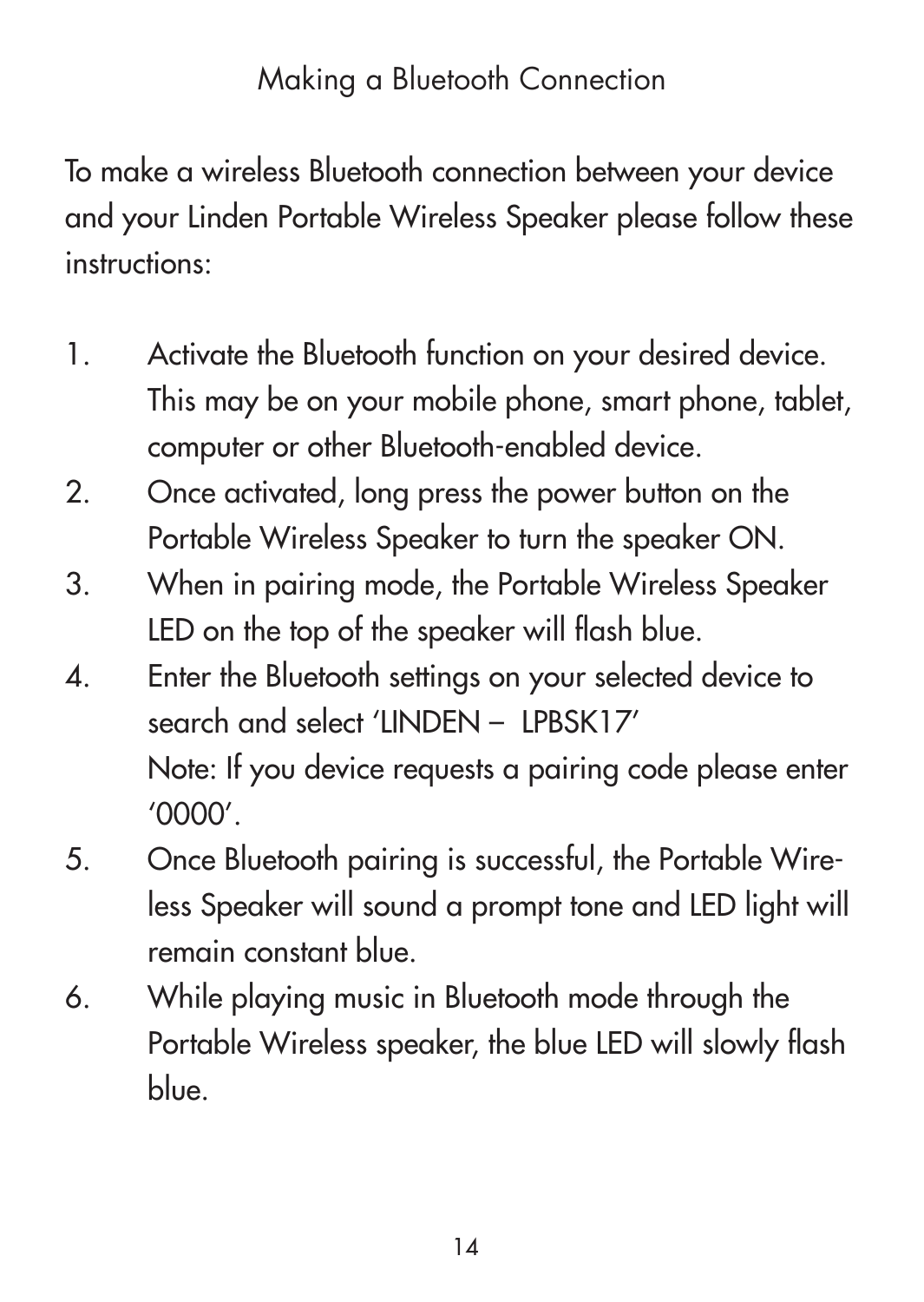7. To disconnect the current Bluetooth connection, press and hold Play / Pause button until you hear a sound prompt and the LED light flashes.

Tips: Volume controls can be controlled on connected device and speaker. Ensure volume is at a suitable level on both your device and/or the Portable Wireless Speaker. Please Note: Pairing time varies between devices. If you have paired to the Portable Wireless Speaker to your device, the Portable Wireless Speaker will automatically pair again with your device when turned on and off.

#### Making an AUX Connection

To make an AUX connection between your device and the Linden Portable Wireless Speaker please follow these instructions:

- 1. Using the supplied 3.5MM AUX cable, insert one end into the AUX input on the Portable Wireless Speaker.
- 2. Insert the other end of the supplied 3.5mm AUX cable to your selected audio output 3.5mm jack.
- 3. Once successfully connected, the speaker will sound a prompt tone.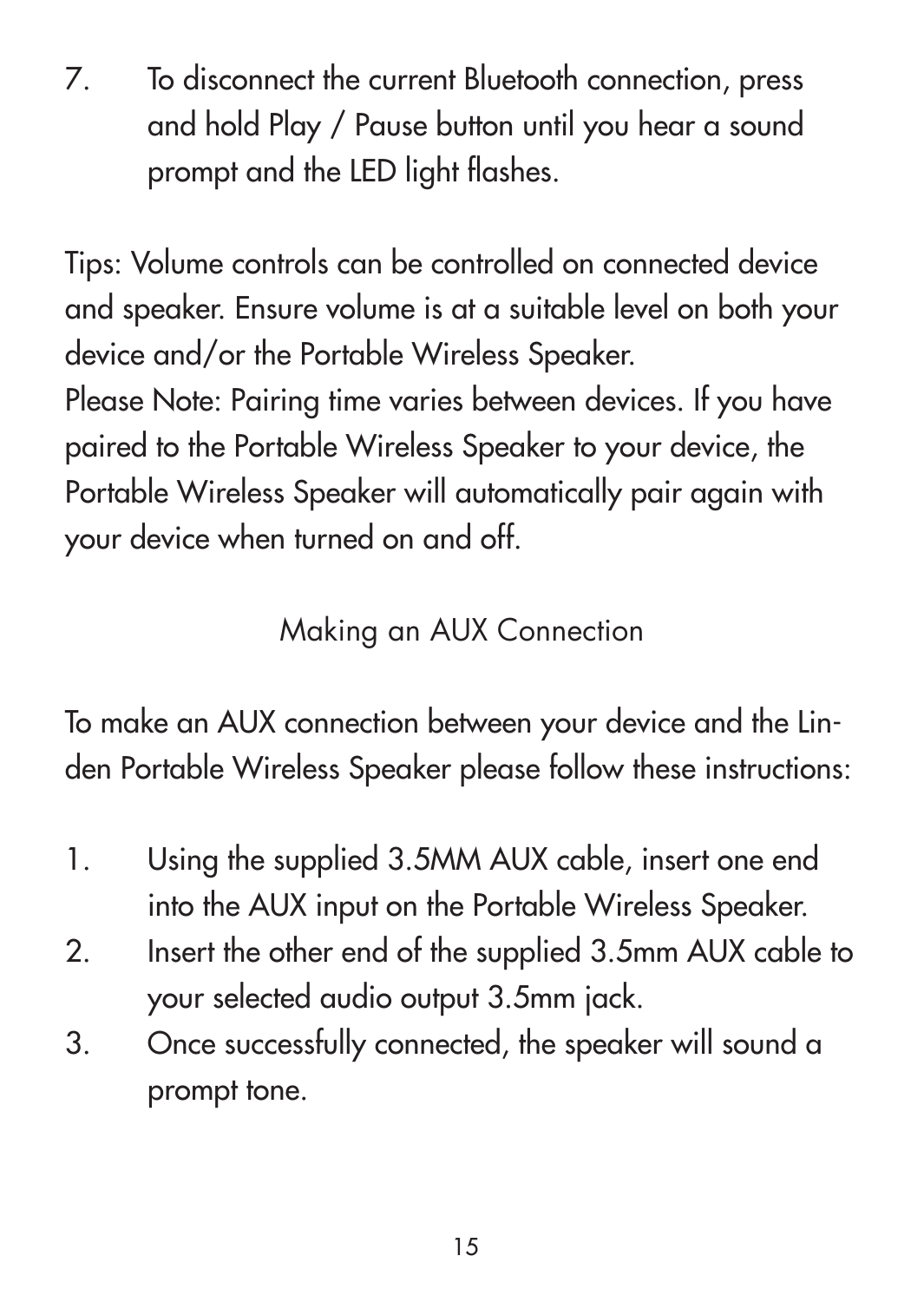Tips: Volume controls can be controlled on connected device and speaker. Ensure volume is at a suitable volume on either device and/or speaker.

Making a TF/SD card connection

To play media through your speaker from a TF/Micro SD card

please follow these instructions:

1. Insert your Micro SD/TF card into the Micro SD/TF card input on the Portable Wireless Speaker.

> Note: Your TF / Micro SD card must have your desired MP3 files stored for playback.

- 2. Once successfully inserted, your media will automatically begin playback.
- 3. Volume, Play, Pause, Previous and Next controls are all active with TF/SD card playback.



Micro SD/TF card input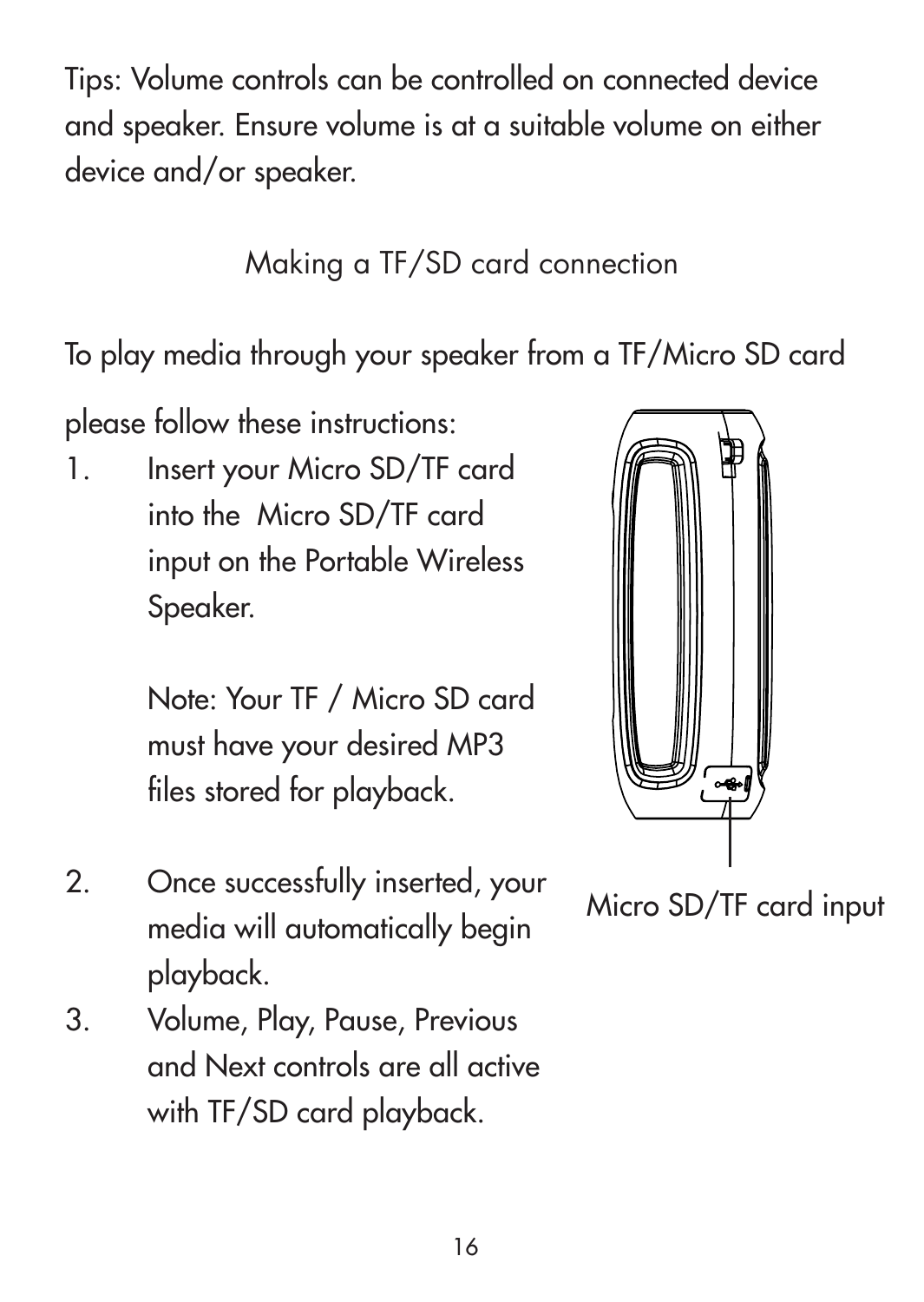Charging the Speaker

When your Linden Portable Wireless Speaker is in a low battery state, it will provide a hint tone.

To charge your Linden Portable Wireless Speaker, connect the supplied micro USB cable to the micro USB charging port. Insert USB connection into 5V-500mA USB output power supply. When charging, the LED indicator beside the charging port will remain constant RED. Once charging has finished the LED indicator will turn off.

Note: Estimated charging time around 2-3 Hours

Hands-free Function

Your Linden Portable Wireless Speaker is equipped with a microphone for Handsfree function when a Bluetooth connection is made through a mobile or smart phone.

When receiving an incoming call, the Linden Portable Wireless Speaker will ring to indicate an incoming call. Press the circle button on the side of the speaker to pick up and hang up the phone call. For out-going calls, hang up and pick up function are also functional.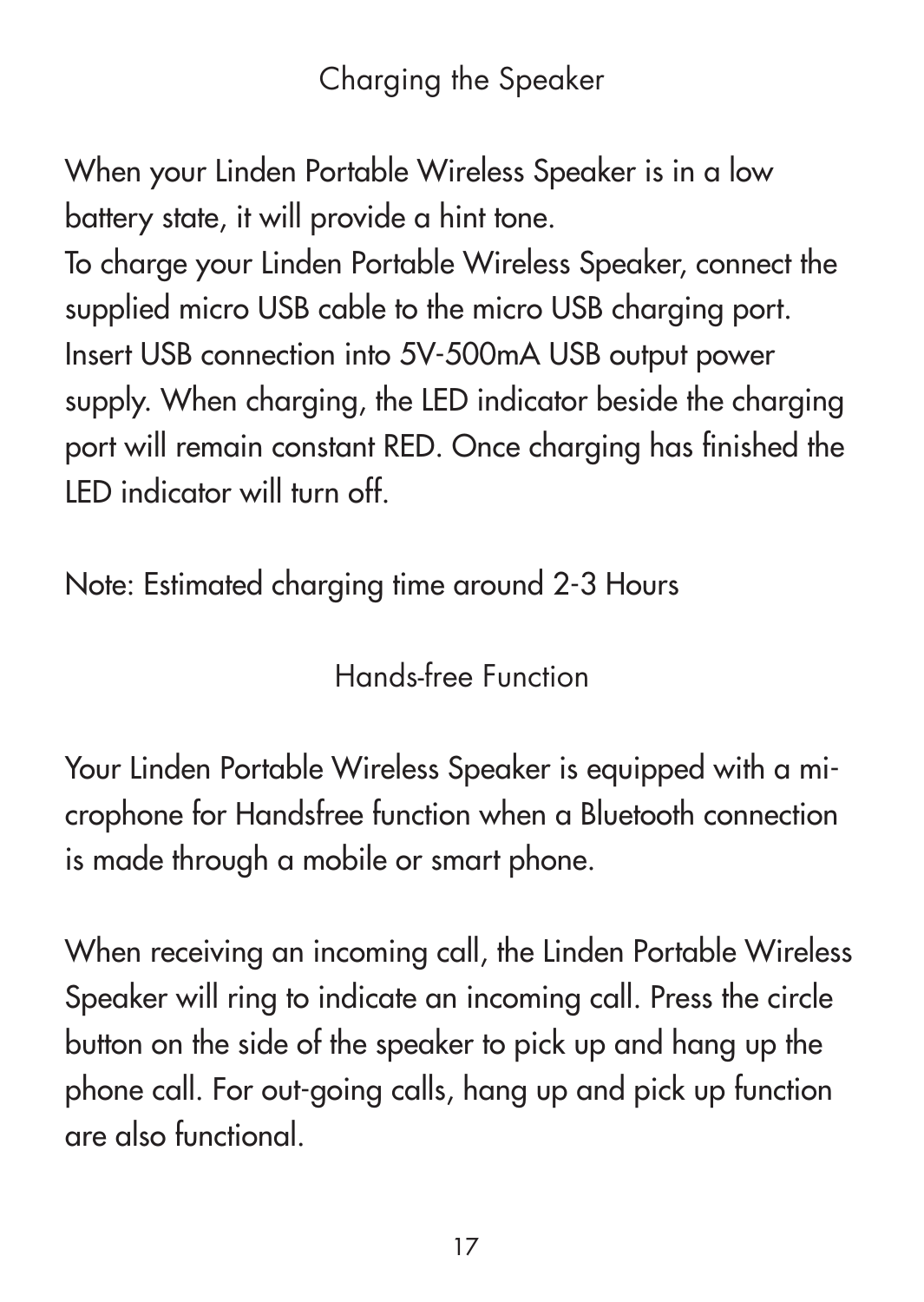#### IPX6: Water Resistant Rating

Your Linden Portable Wireless Speaker has been testing to IPX6 water resistant standard.

IMPORTANT: Liquids that the water resistant performance specifications apply to are fresh water, tap water, sweat. The water resistant performance specifications does not apply to liquids such as soapy water, pool water, seawater, etc.

IMPORTANT: This speaker is not designed for SALT or SEA water. If it is exposed to SALT or SEA water, it must be immediately rinsed with fresh water and dried thoroughly.

IMPORTANT: This speaker is water resistant, however appropriate care MUST be taken to ensure the lifetime and quality of your speaker. When this speaker is exposed to water, it is important that you take appropriate steps to ensure that all closures are closed and to dry and drain the water from cavity areas.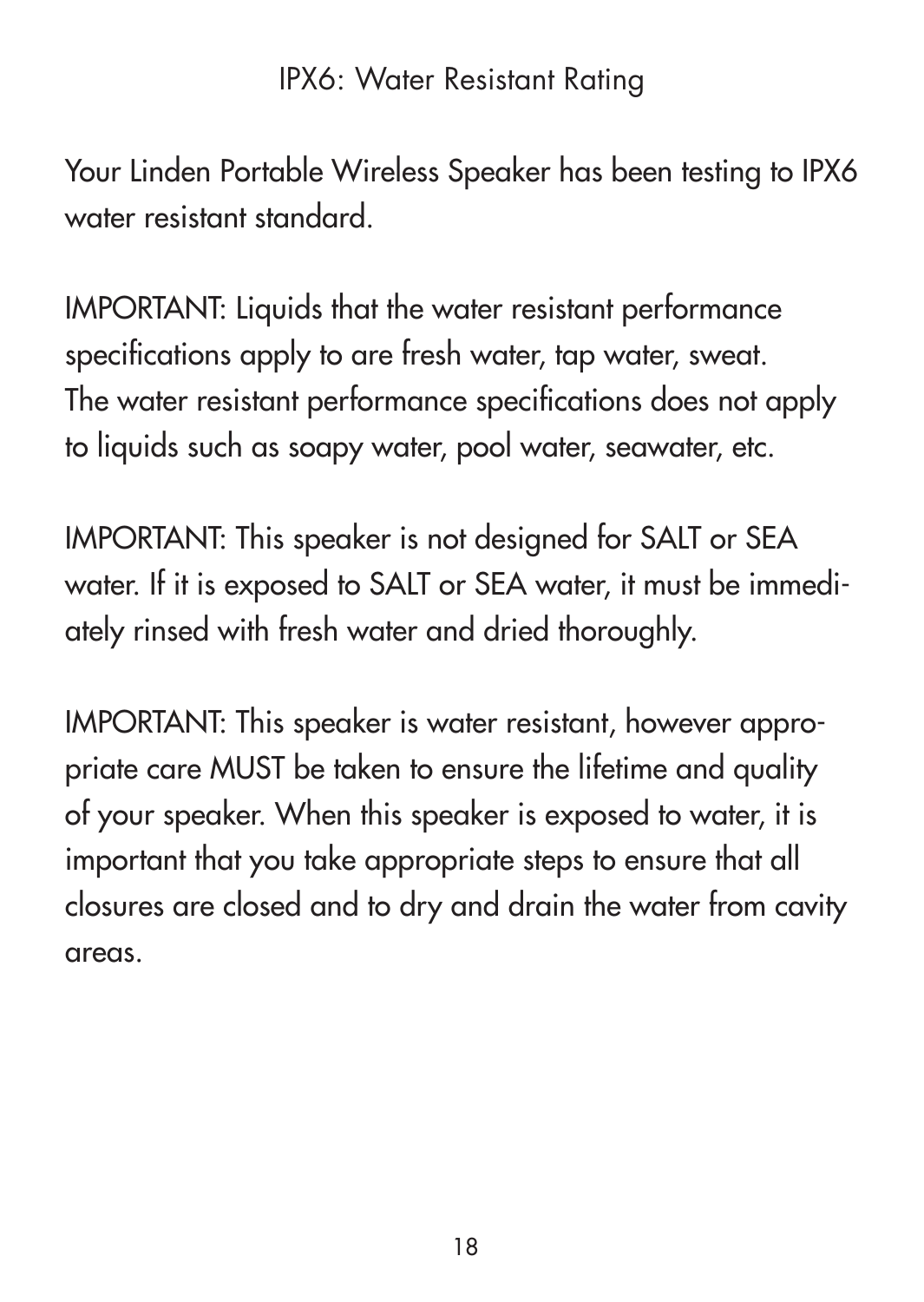## **Troubleshooting**

If you experience a problem with your Linden Portable Wireless Speaker please refer to the troubleshooting table below. If you are unable to resolve your problem, please contact customer care for further advice.

> Cannot locate LINDEN – LPBSK17 on any of my Bluetooth-enabled devices

- Make sure the Bluetooth speaker has entered pairing mode and LED indicator is flashing Blue.
- Ensure the speaker is within the effective working range: your speaker must be within 8-10m of your selected device.
- Turn your Bluetooth on and off on selected device; disconnect any devices that may have existing connections with your device

The Portable Wireless Speaker has no sound or the speaker volume is very low

• Ensure both volumes on your connected device and speaker have been adjusted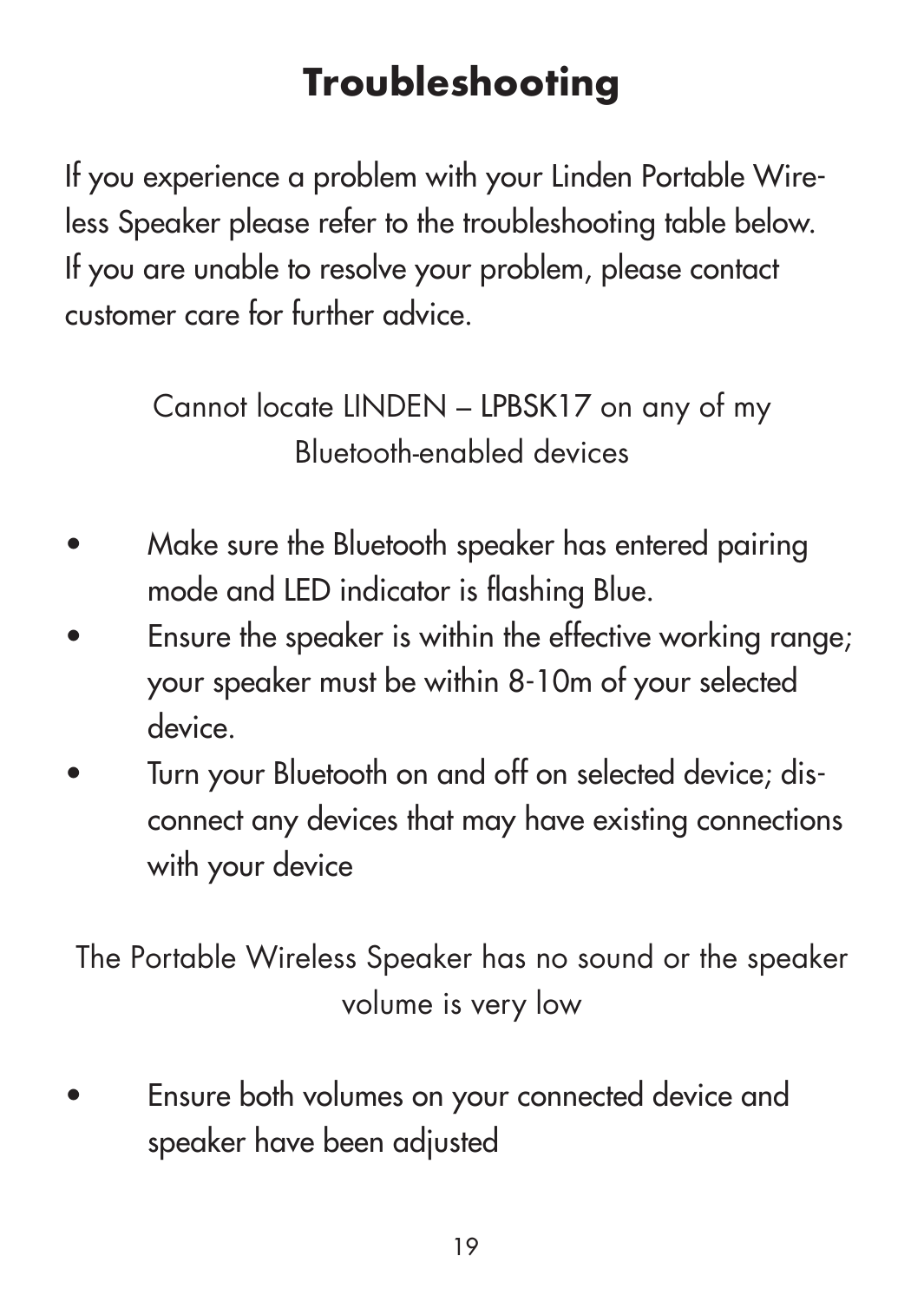Ensure the speaker is fully charged

The music/audio breaks up and distorts

- Ensure your connected device is within 8-10m of the speaker and there are no solid barriers between your device and speaker.
- Ensure your speaker is fully charged

Why can't I remotely control the pause, play, previous song and skip track functions with the speaker when playing music?

Skip and Previous functions are only synchronized when a Bluetooth connection is made. Skip and Previous function using + - on your speaker do not work in AUX mode.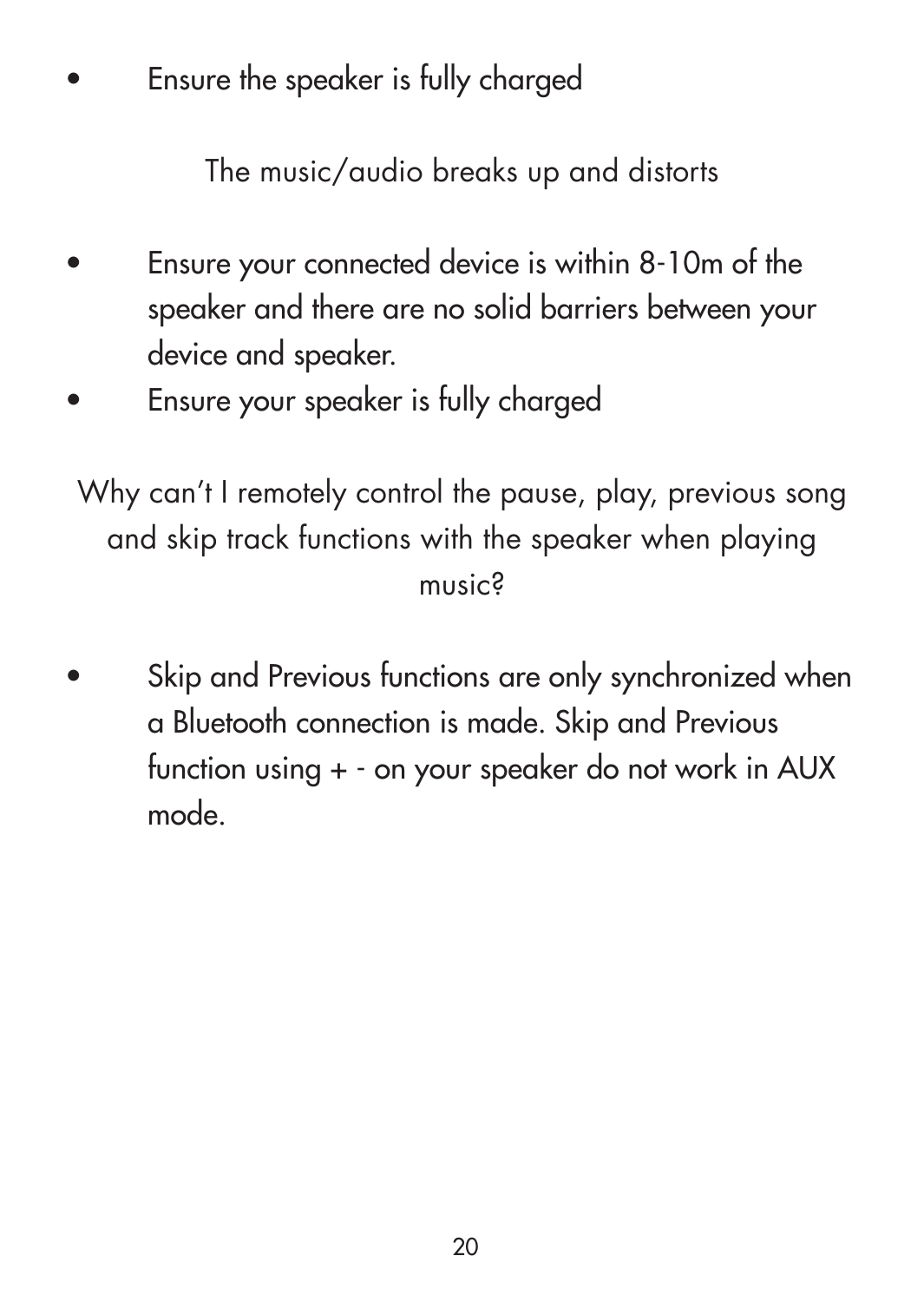## **Technical Specifications**

| <b>Product Dimensions</b> | $93 \times 84 \times 33$ mm                                                                                                                                        |
|---------------------------|--------------------------------------------------------------------------------------------------------------------------------------------------------------------|
| Power Input               | Micro USB 5V 500mA                                                                                                                                                 |
| <b>Total Power Output</b> | $9.5W(4.75W \times 2)$                                                                                                                                             |
| Speaker Configuration     | 1.5" Speaker Driver x 2 +<br>Passive Radiator                                                                                                                      |
| <b>Battery Capacity</b>   | 600 mAh                                                                                                                                                            |
| <b>Water Resistant</b>    | Water resistant IPX6 Rating -<br>Water projected in powerful jets<br>(12.5 mm nozzle) against the<br>enclosure from any direction<br>shall have no harmful effects |
| <b>Box Contents</b>       | Linden Portable Wireless<br>Speaker, Micro USB Cable,<br>Carabiner, User Manual,<br>3.5mm AUX Cable                                                                |

Some functions may not be supported depending upon your phone, tablet, and/or application.